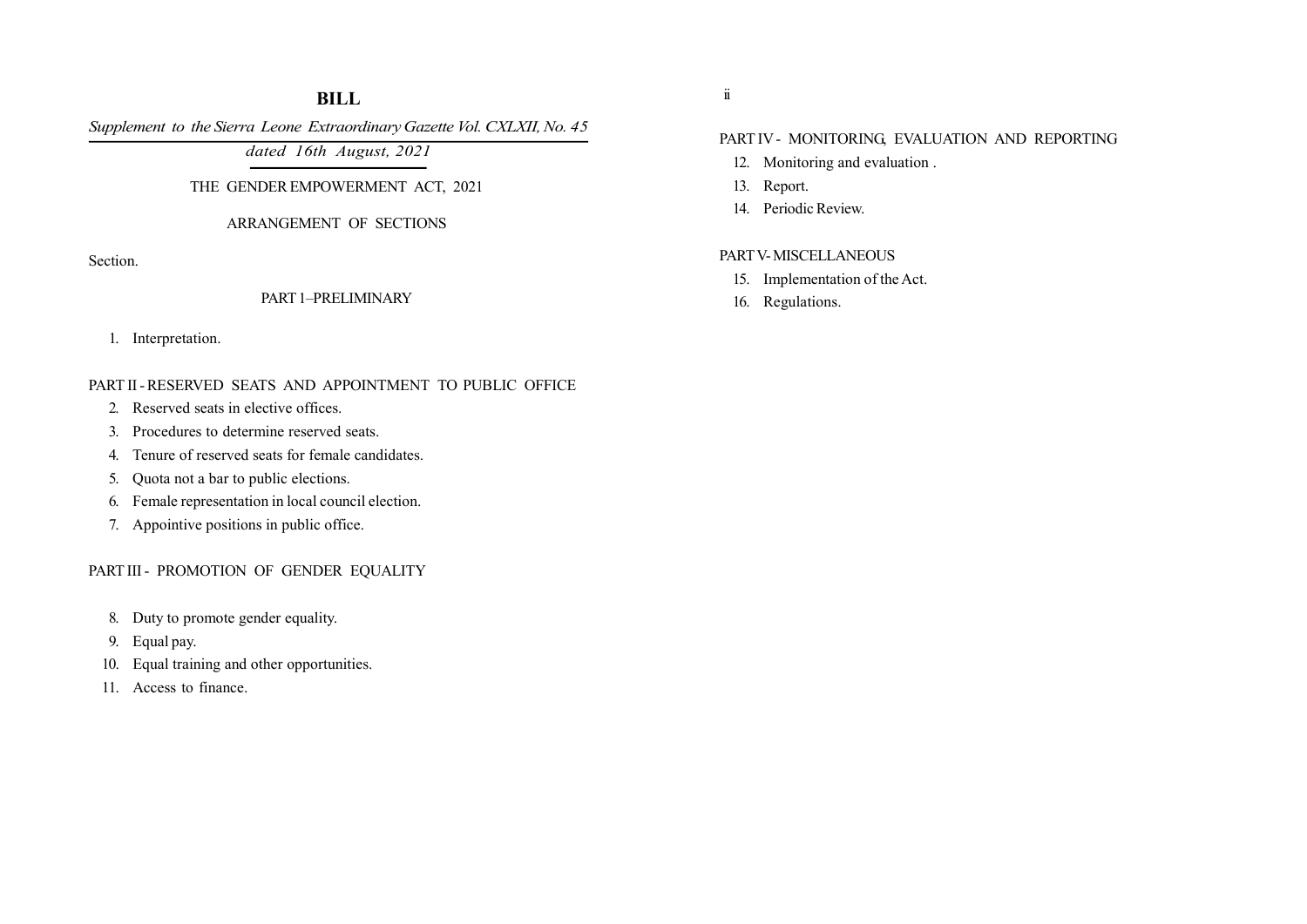

# Sierra Leone

# A BILL ENTITLED

## THE GENDER EMPOWERMENT ACT, 2021

Short title.

Being an Act to promote gender equality, to make provision for a minimum of 30% quota for elective and appointive public officer positions, to make provision for equal opportunity for the training of employees, to make provision for financial institutions to prescribe procedures for the improvement of women access to finance and to provide for other related matters.

> $\begin{bmatrix} 1 & 1 \\ 1 & 1 \end{bmatrix}$ Date of commencement.

ENACTED by the President and Members of Parliament in this present Parliament assembled.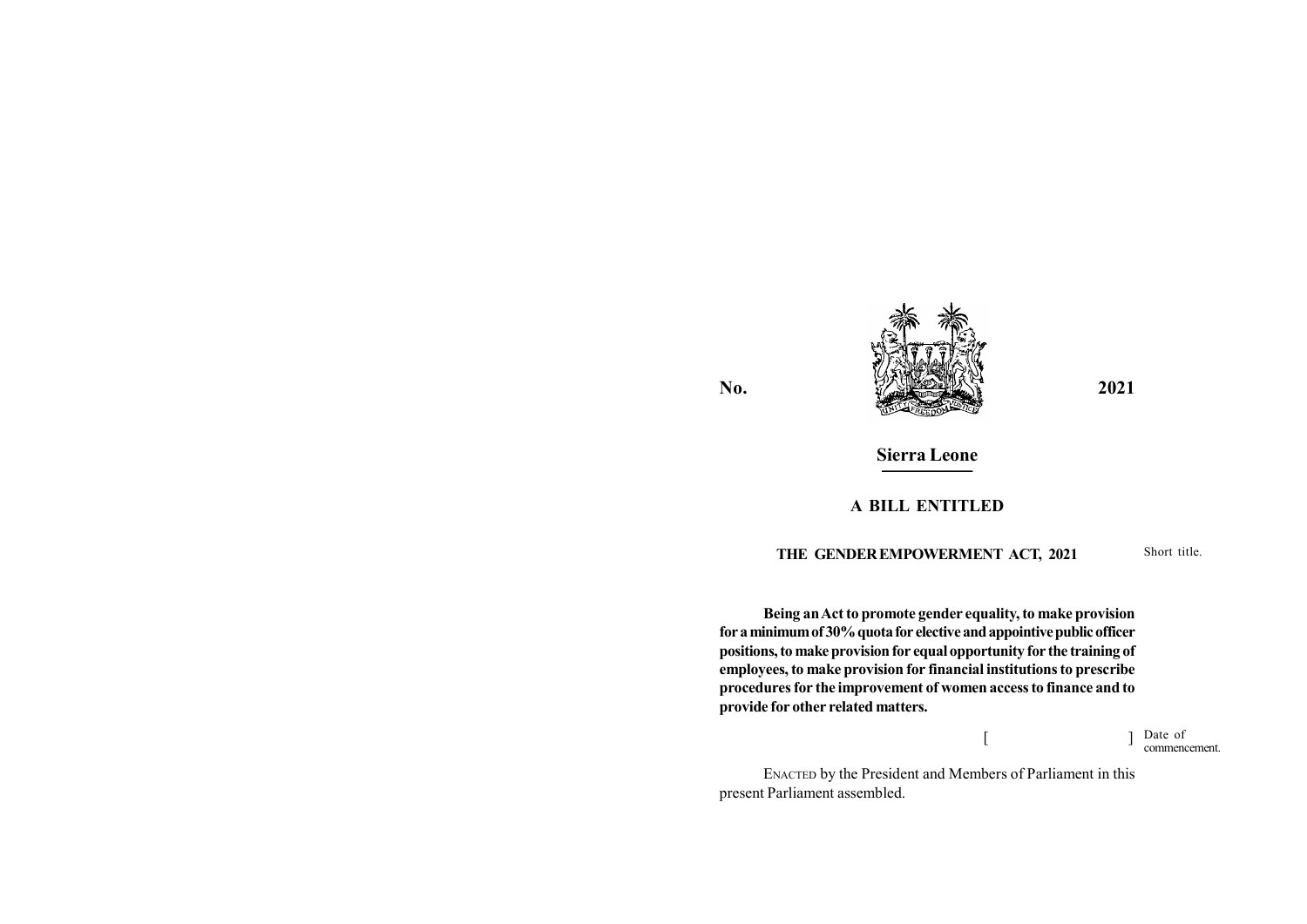| $\overline{c}$  | No. | The Gender Empowerment Act                                                                                                                                   | 2021 | No.                                                                                                                                                               | The Gender Empowerment Act                                                                                                                                                        | 2021 | 3 |
|-----------------|-----|--------------------------------------------------------------------------------------------------------------------------------------------------------------|------|-------------------------------------------------------------------------------------------------------------------------------------------------------------------|-----------------------------------------------------------------------------------------------------------------------------------------------------------------------------------|------|---|
|                 |     | PART I-PRELIMINARY                                                                                                                                           |      |                                                                                                                                                                   |                                                                                                                                                                                   |      |   |
| Interpretation. | 1.  | In this section, unless the context otherwise requires -                                                                                                     |      | "local council" means a local council established under<br>paragraph (c) of subsection (2) of section 2 of the<br>Local Government Act, 2004 (Act No. 1 of 2004); |                                                                                                                                                                                   |      |   |
|                 |     | "access to finance" means women's ability to obtain<br>finance from financial institutions;                                                                  |      |                                                                                                                                                                   |                                                                                                                                                                                   |      |   |
|                 |     |                                                                                                                                                              |      |                                                                                                                                                                   | "locality" means the administrative area of a local                                                                                                                               |      |   |
|                 |     | "appointive position" means a position that is not<br>obtained through elections;                                                                            |      |                                                                                                                                                                   | council and includes a district, town, city or<br>metropolis;                                                                                                                     |      |   |
|                 |     | "constituency" means a constituency prescribed under<br>subsection (1) of section 38 of the Constitution of<br>Sierra Leone, 1991 (Act No.6 of 1991);        |      |                                                                                                                                                                   | "Member of Parliament" means a person elected as a<br>Member of Parliament under subsection (1) of section<br>74 of the Constitution of Sierra Leone, 1991 (Act<br>No.6 of 1991); |      |   |
|                 |     | "discrimination based on gender" means an action to                                                                                                          |      |                                                                                                                                                                   |                                                                                                                                                                                   |      |   |
|                 |     | prohibit or deny on the basis of sex or gender with<br>the purpose of obstructing the right of a person to<br>enjoy fundamental rights and freedoms equally; |      |                                                                                                                                                                   | "Minister" means the Minister responsible for Gender<br>and Children's Affairs and Ministry shall have<br>corresponding meaning;                                                  |      |   |
|                 |     | "District" means a district established under the<br>Provinces Act, 1960 (Cap. 60 of 1960);                                                                  |      |                                                                                                                                                                   | "political party" means an association of persons<br>registered as a political party under the Political<br>Parties Act, 2002 (Act No.3 of 2002);                                 |      |   |
|                 |     | "Electoral Commission" means the Electoral                                                                                                                   |      |                                                                                                                                                                   |                                                                                                                                                                                   |      |   |
|                 |     | Commission referred to in section 32 of the<br>Constitution of Sierra Leone, 1991 (Act No.6 of 1991);                                                        |      |                                                                                                                                                                   | "public elections" means presidential, parliamentary,<br>local government and paramount chieftaincy<br>elections;                                                                 |      |   |
|                 |     | "gender empowerment" means a single gender shall                                                                                                             |      |                                                                                                                                                                   |                                                                                                                                                                                   |      |   |
|                 |     | not occupy less than 30% of elective and appointive<br>positions in the public office;                                                                       |      |                                                                                                                                                                   | "quota" means the minimum representation of female<br>or male in elective and appointive governmental and<br>public office positions;                                             |      |   |
|                 |     | "gender parity" means the equal representation of men                                                                                                        |      |                                                                                                                                                                   |                                                                                                                                                                                   |      |   |
|                 |     | and women contesting parliamentary elections, other<br>than Paramount Chief elections;                                                                       |      |                                                                                                                                                                   | "reserved seat" means a seat reserved in each district<br>exclusively for female candidates contesting<br>parliamentary elections and local council elections                     |      |   |
|                 |     | "list" means the list of candidates for public elections<br>submitted by a political party to the Electoral<br>Commission;                                   |      |                                                                                                                                                                   | which shall rotate within that district, constituency<br>or ward after every term;                                                                                                |      |   |
|                 |     |                                                                                                                                                              |      |                                                                                                                                                                   |                                                                                                                                                                                   |      |   |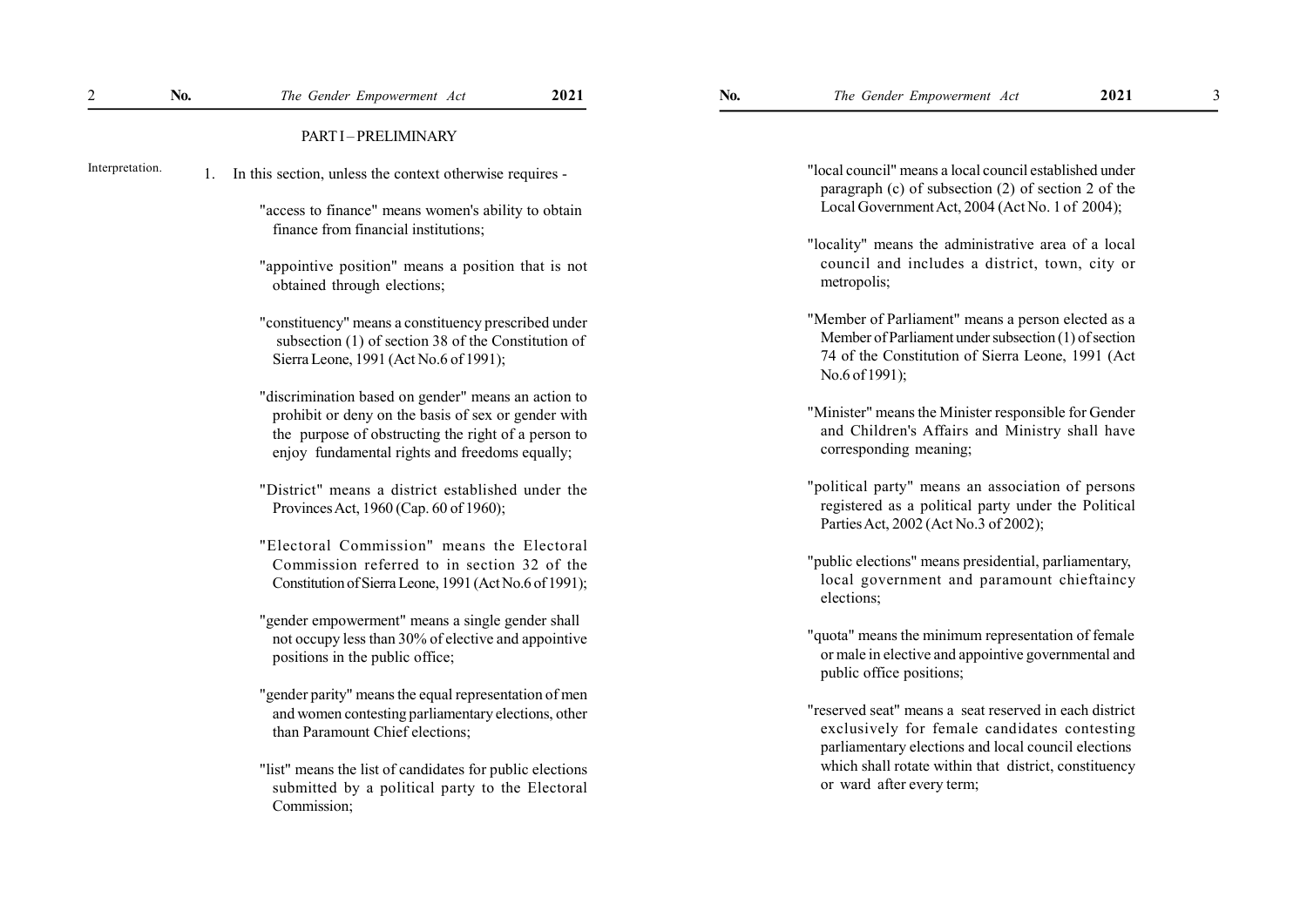"ward" means an area within a locality which is delineated and designated by the National Electoral Commission for the purpose of electing a Councillor to a local council.

#### PART II - RESERVED SEATS AND APPOINTMENT TO PUBLIC **OFFICE**

2. (1) There shall be, in public elections, the following reserved seats- Reserved

public elections.

seats in

(a) 30% constituency seat in each district, specified in the First Schedule, shall be reserved exclusively for female candidates contesting parliamentary election;

(b) 30% ward seat reserved in each locality, specified in the Second Schedule, shall be reserved exclusively for female candidates contesting local council election.

(2) Without prejudice to paragraph (a) of subsection (1), a reserved seat in a district or constituency shall rotate within the district or constituency after every term.

(1), the Electoral Commission shall reject the party's list of candidates.

Procedures to determine reserved seats.

Tenure of reserved seats for female candidates.

3. The Electoral Commission in consultation with Political Parties Registration Commission, Council of Paramount Chiefs and representatives of civil society organisations interested in elections shall prescribe the procedures for securing reserved seats under subsection (1) of section 2.

 4. A female candidate elected under a reserved seat during a public election shall be eligible for re-election for not more than one term in reserved seat.

5. Notwithstanding section 2, a female candidate shall be Quota not a eligible to contest public elections in other constituency or ward. bar to public elections.

 6. (1) There shall be a minimum of 30% of each gender in appointive positions in public office, at each level or category of governance, including the following- Appointive positions in public office.

- (a) Government Ministers;
- (b) Ambassadors and High Commissioners;
- (c) Government Boards, Committees and Commissions, and
- (d) fully or partially government funded institutions.

(2) Subsection (1) shall not affect appointments to positions in public office made before the commencement of this Act.

(3) Where there is less than 30% of any one gender appointed within the public service, respective authorities shall take appropriate steps to address the inequality and maintain gender parity.

#### PART III - PROMOTION OF GENDER EQUALITY

7. (1) A public or private employer including civil society organisations shall have a minimum of 30% of each gender in his employment.

Duty to promote gender equality.

 (2) An employer shall, in addition to his responsibility to employ a minimum of 30% of each gender under subsection (1), ensure that a minimum of 30% of each gender in his employment, is in a decision making position within his organisation.

8. A male and female employed in the same institution with Equal pay. the same qualifications, experience, grade and job description shall have equal pay for the same work or work of equal value.

Equal training and other

9. An employer shall, in relation to training, education and scholarship provide equal opportunity for male and female employees. opportunity.

(3) Where a political party fails to comply with subsection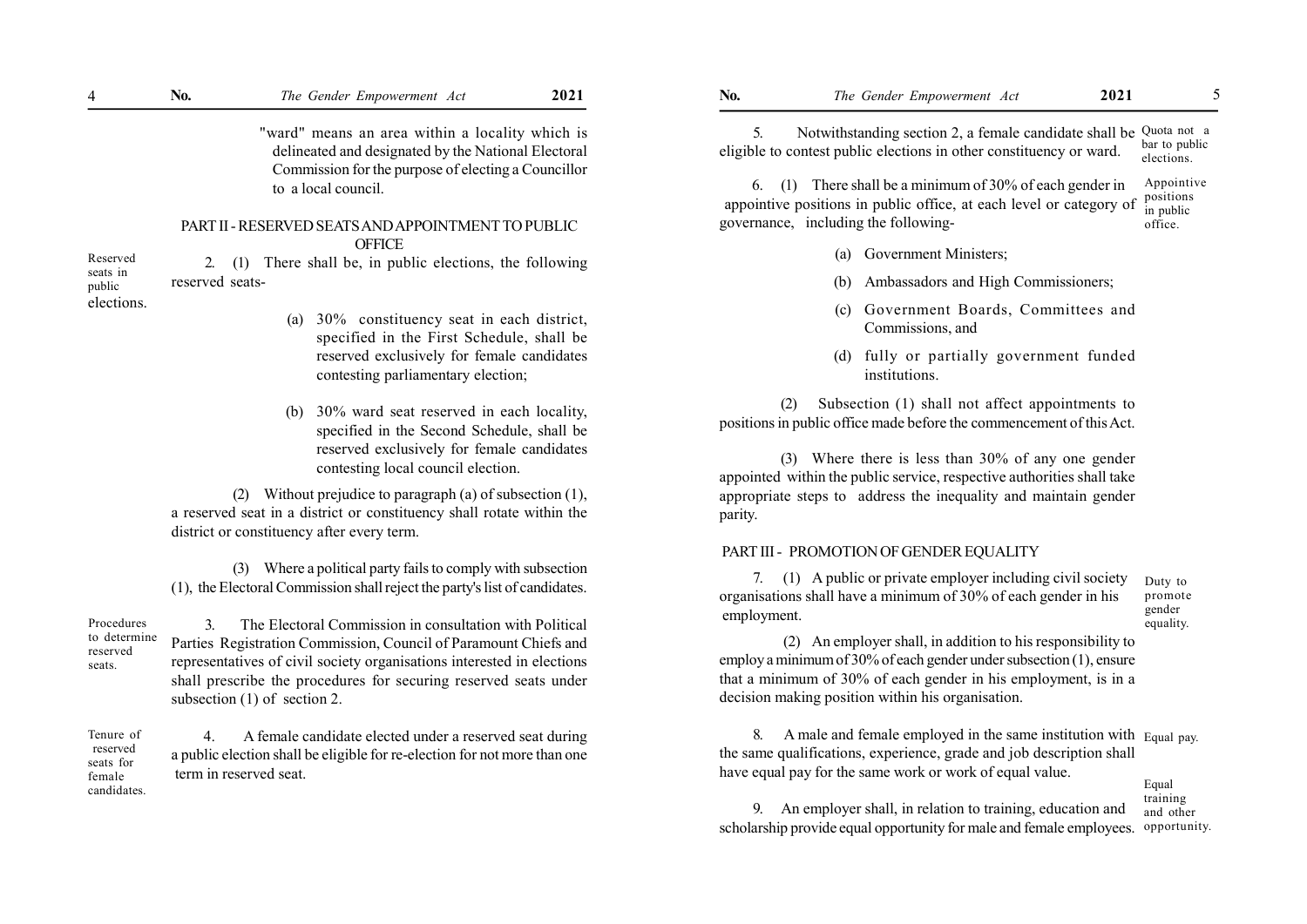| 'NO. | Empowerment<br>Gender<br>1 he<br>4 e f<br>21 C | 2021 | NO. | Empowerment<br>1he<br>Gender<br>Act | 2021 |  |
|------|------------------------------------------------|------|-----|-------------------------------------|------|--|
|------|------------------------------------------------|------|-----|-------------------------------------|------|--|

 10. (1) A male and a female shall have equal access and rights to credit and financial services, transactions and products. Access to finance.

> (2) A Government financial institution, including the Bank of Sierra Leone and the Ministry of Finance shall prescribe the procedures for improving access to finance for female.

> (3) A person who discriminates in providing access to financial services or resources, based on gender or any other grounds commits an offence and is liable on conviction to a fine of not less than 50,000,000.00 Leones or to imprisonment for a term not less than 5years or to both such fine and imprisonment.

#### PART IV - MONITORING , EVALUATION AND REPORT

| Monitoring         | Every Ministry shall be responsible to monitor, audit, |
|--------------------|--------------------------------------------------------|
| and<br>evaluation. | collect and analyse gender disaggregated data.         |
|                    |                                                        |

Report.

12. (1) A public or private institution to which this Act applies shall prepare and submit an annual report containing measures planned and implemented to promote gender equality to Parliament through the Ministry.

 (2) A report under subsection (1) shall include factors and challenges affecting the implementation of this Act.

 13. (1). The Political Parties Registration Commission and the National Electoral Commission shall undertake a mid-term review of the implementation of this Act. Periodic review.

#### PART V- MISCELLANEOUS

 14. The Minister shall ensure that appropriate measures and mechanisms are put in place for the implementation of this Act. Implementation of Act.

15. The Minister may, by statutory instrument, make regulations to give effect to this Act. Regulations.

# FIRST SCHEDULE Section 2(1)(a)

### 30% CONSTITUENCY RESERVED SEAT

| <b>DISTRICT</b>      | NO.OF<br><b>CONSTITUENCIES</b> | <b>RESERVED</b><br><b>SEAT</b><br>(MEMBERS OF<br><b>PARLIAMENT</b> ) |
|----------------------|--------------------------------|----------------------------------------------------------------------|
| <b>KAILAHUN</b>      | 10 <sup>10</sup>               | $\overline{3}$                                                       |
| <b>KENEMA</b>        | 11                             | $\overline{3}$                                                       |
| <b>KONO</b>          | 9                              | $\overline{3}$                                                       |
| <b>EAST</b>          | 30                             | 9                                                                    |
| <b>BOMBALI</b>       | 8                              | $\overline{2}$                                                       |
| <b>FALABA</b>        | $\overline{4}$                 | $\mathbf{1}$                                                         |
| <b>KOINADUGU</b>     | $\overline{4}$                 | $\mathbf{1}$                                                         |
| <b>TONKOLILI</b>     | 10                             | $\overline{\mathbf{3}}$                                              |
| <b>NORTH</b>         | 26                             | $\overline{8}$                                                       |
| <b>KAMBIA</b>        | $\overline{6}$                 | $\overline{2}$                                                       |
| <b>KARENE</b>        | $\overline{5}$                 | $\overline{2}$                                                       |
| <b>PORT LOKO</b>     | 10                             | $\overline{3}$                                                       |
| <b>NORTH WEST</b>    | 21                             | 6                                                                    |
| $\overline{BO}$      | $\overline{11}$                | $\overline{3}$                                                       |
| <b>BONTHE</b>        | $\overline{4}$                 | $\overline{1}$                                                       |
| <b>MOYAMBA</b>       | 6                              | $\overline{2}$                                                       |
| <b>PUJEHUN</b>       | 6                              | $\overline{2}$                                                       |
| <b>SOUTH</b>         | 27                             | 8                                                                    |
| <b>WESTERN RURAL</b> | 8                              | $\overline{2}$                                                       |
| <b>WESTERN URBAN</b> | 20                             | 6                                                                    |
| <b>WEST</b>          | 28                             | 8                                                                    |
| <b>TOTAL</b>         | 132                            | 40                                                                   |